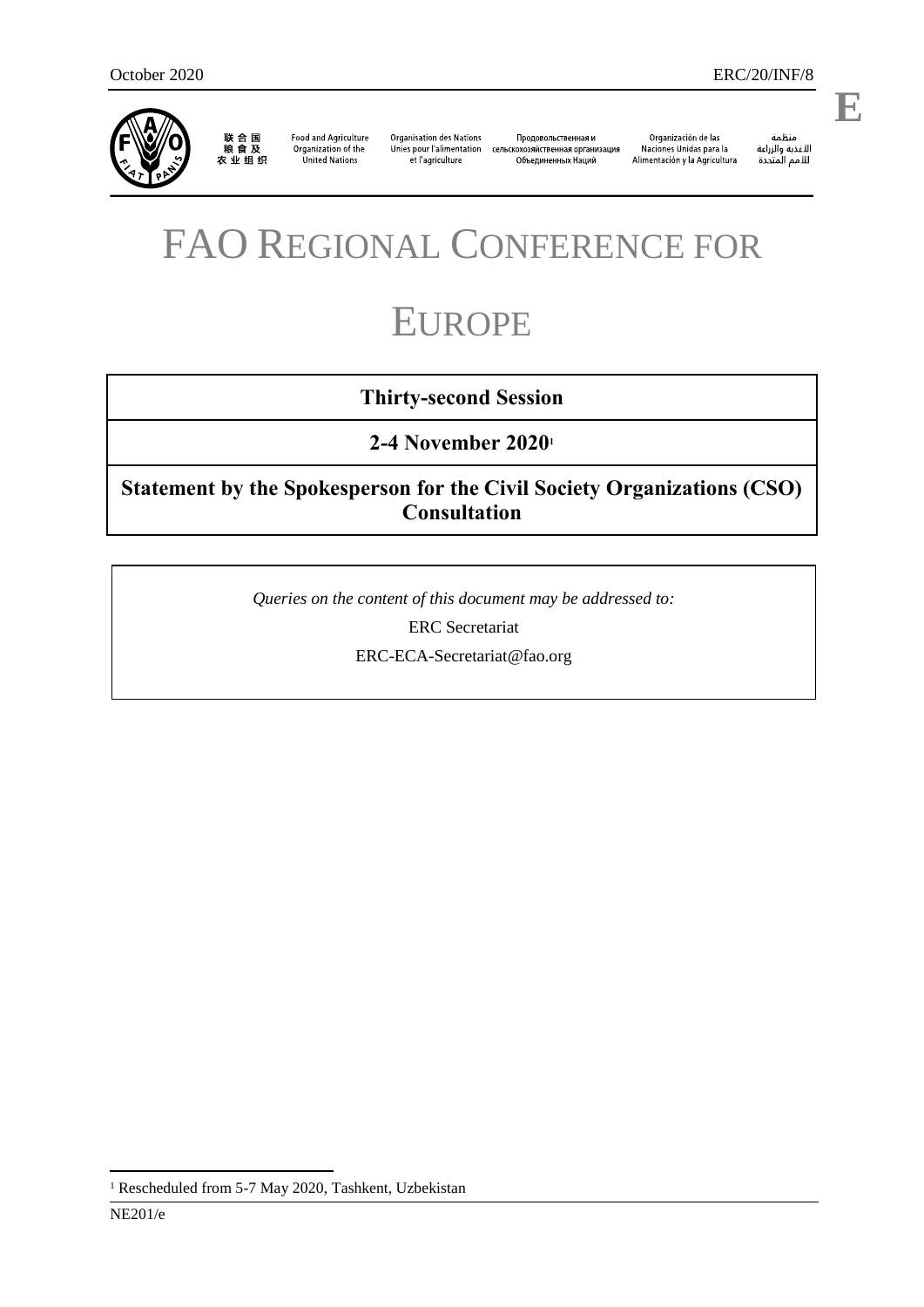Ambassadors, distinguished Delegates,

1. Thank you very much for giving me the floor.

2. As the representative of Civil Society, I am speaking on behalf of Nyéléni Europe and Central Asia Food Sovereignty Network that brings together all the CSO constituencies: smallscale farmers, pastoralists, small scale and artisanal fisher people, Indigenous Peoples, migrant and agricultural workers, consumers, NGOs as well as rural women and youth in our Region.

#### **Let me start with the women's perspective**

3. I am hereby speaking in the name of the women farmers, pastoralists, fisher people, Indigenous Peoples, consumers and NGOs who are the driving force of the Nyéléni Europe and Central Asia Food Sovereignty Network (Nyéléni ECA)<sup>2.</sup> They have built the food systems that fed our Region in the past, continue to feed us today and will also continue to feed us all tomorrow. We are the heart of the food and farming systems, we are the ones who are vital to our collective survival.

4. Women have been confronting patriarchy and destructive political, social and economic systems through their collective struggle for food sovereignty and feminism and building resilient agricultural systems based on agroecological farming practices that not only improve food production but also work in harmony with nature. We are the backbone of any sustainable food system, through seed saving and preservation of agro-biodiversity, as well as our respect for pollinators thanks to our communities. Our practice provides the solutions; we invest in agroecology, and in the circular, solidarity and feminist economy. We affirm that this is essential to rebuild and shape our future and reclaim our rights. We are the ones who generate local knowledge, build and shape social justice, promote our respective and varied identities and cultures, and strengthen the vision of a new society founded on gender relations based on dignity, justice, equality and equity.

5. Despite the fact that we are vital, and that we have been sharing and transmitting our knowledge for centuries, we still face discrimination, violence and exploitation for profit; there are still unequal opportunities to education. Our economic, social, legal and political rights are not fully recognized, and public policies fail to guarantee our equal social and economic participation. Our rights of access to land, support services, financial and economic resources and legal recognition are minimal. In spite of this, we represent the majority of food producers and continue to do unpaid essential food-related care work such as processing, preparing, storing and seed saving, We, as young women are losing our lands, our territories and our natural resources as well as our work. This is a result of displacement and forced migrations,

 $\overline{a}$ 

<sup>\*</sup>*Nyeleni ECA is a wide Pan-European movement uniting farmers, pastoralists, fisherfolk, Indigenous Peoples, consumers, agricultural workers, as well as rural women and youth and environmental organizations. We advocate for the rights of peoples to define our own food and agricultural systems and have access to healthy and culturally appropriate food, by prioritizing local and national economies and markets, and empowering peasant and family farmer-driven agriculture and small-scale fisheries with an agroecological approach. The movement shares the vision of the FAO that "smallholder and family farms are an integral part for ensuring long-term food security and solutions for rural poverty reduction and social and environmental sustainability in Europe and Central Asia". As Civil Society Organisations (small-scale farmers, pastoralists, fishers, Indigenous Peoples, agricultural and food workers, consumers, women, youth and NGOs) from across different regions, we are rights holders and active members of the food system. Through our collective efforts, we work to guarantee the right to adequate food and nutrition – especially in difficult times like these.*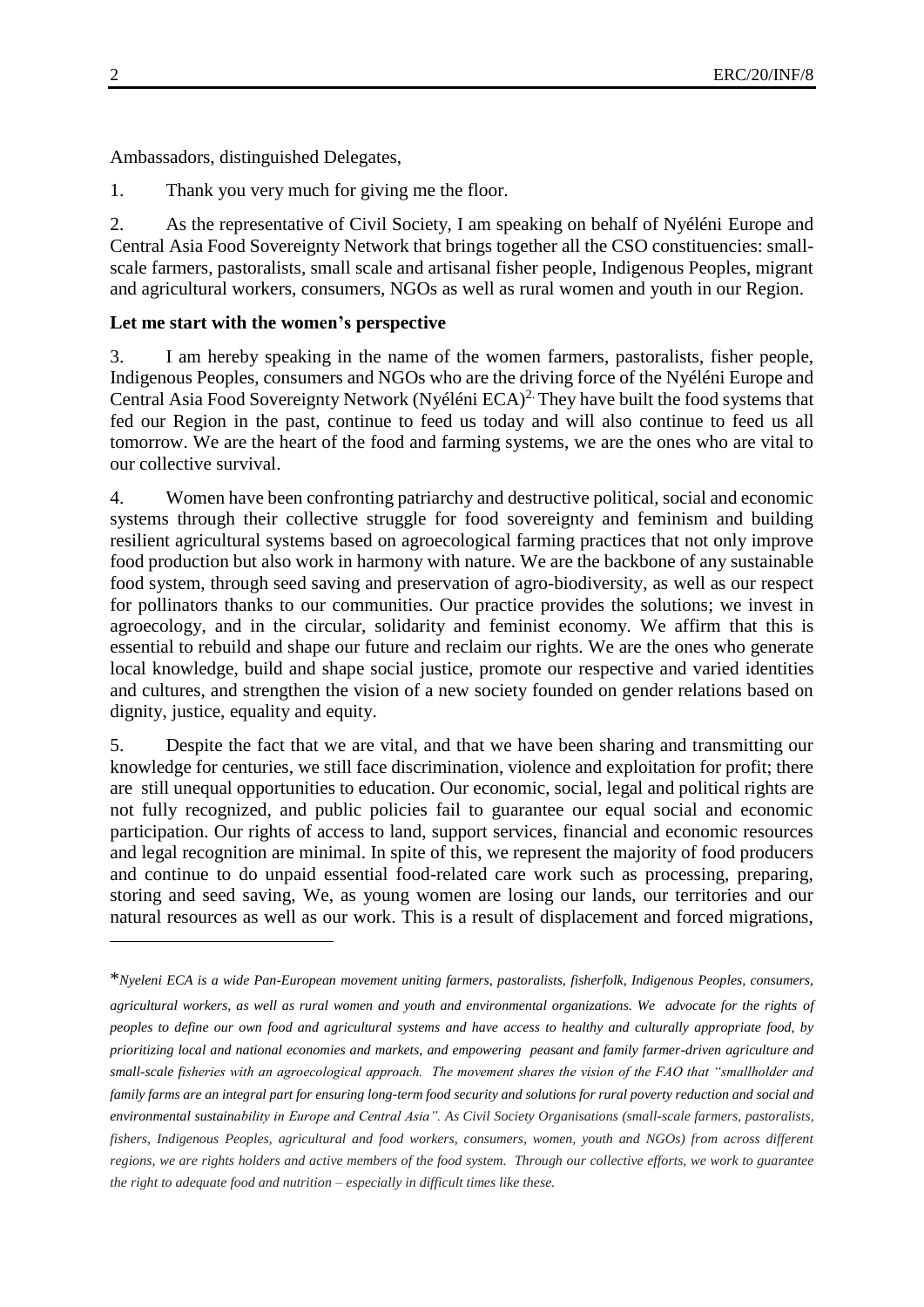especially with the current deepening global multiple crises. Today, the first of these global crises is the COVID-19 pandemic. This pandemic is aggravating pre-existing inequalities, exposing vulnerabilities in social, political and economic systems. We are experiencing

6. impacts more severely because we already earn less, we suffer from job insecurity, and often live close to, or below the poverty line. We are the ones who do unpaid care work which has increased during the pandemic lock-downs. We are the ones who are facing gender-based violence which has also increased during the pandemic, and finally we are the ones who have not been included or recognised in most of the COVID-19 response planning and decisionmaking.

#### **B) COVID 19 and our answers to the multiple crises**

7. The Covid-19 pandemic has in fact, deepened existing economic inequalities and social injustice. It has and continues to push many rural and urban people in our region into severe financial insecurity.

8. Daily waged workers both migrant workers in the field and in food chain processing units often have no social protection when they fall ill in both Western Europe and other countries in our region. ILO has clearly pointed out that there are increased violations of workers' rights, with a particular focus on migrant and agri-food chain workers. This is echoed by the erosion of the Human Right to Food and many other rights (housing, health…) in many of the States in our region. The restrictions imposed to respond to the pandemic have and continue to affect the livelihoods of many small-scale food producers, both farmers, fishers and pastoralists.

9. In addition to these health issues, there has been increased political violence and political instability and criminalisation of people's resistance in some parts of our region, including war. We condemn war and call all States of our Region to contribute to peace-building based on social justice. War is destructive for all life: humans, animals, plants and for the planet. War, instability and oppression are particularly brutal for agriculture. This obviously affects food production and supply chains, and presents special risks to small-scale food producers in these zones as well as to urban poor. Food security is linked to peace, and food sovereignty to peoples' right to determine their own food systems and their right to adequate and culturally appropriate food and nutrition. This must be prioritised in our region.

10. There has also been a documented evidence-based increase in domestic violence affecting mainly women and also children during the pandemic, in both urban and rural areas during strict periods of lockdown. Lack of support for elderly and disabled people has also been identified across the region!

11. There is a need for the democratization of our societies and full participation of youth in political and decision-making processes. We must ensure that everywhere in society, youth should be able to develop leadership skills. In our region we need integral policies for the integration of youth in rural areas by the democratization of land, and the creation of direct employment, access to local and territorial markets, housing and food production which offers full rights over lands, which recognises the legal rights of Indigenous Peoples, peasants, and other people working in rural areas, which includes the right to life and adequate standards, the right to land and territory, seeds, productive resources, markets, information, justice and equality between women and men.

12. We need the Decade of Family Farming and the Decade of Nutrition to be considered as unique opportunities for policy coherence and governmental commitment based on human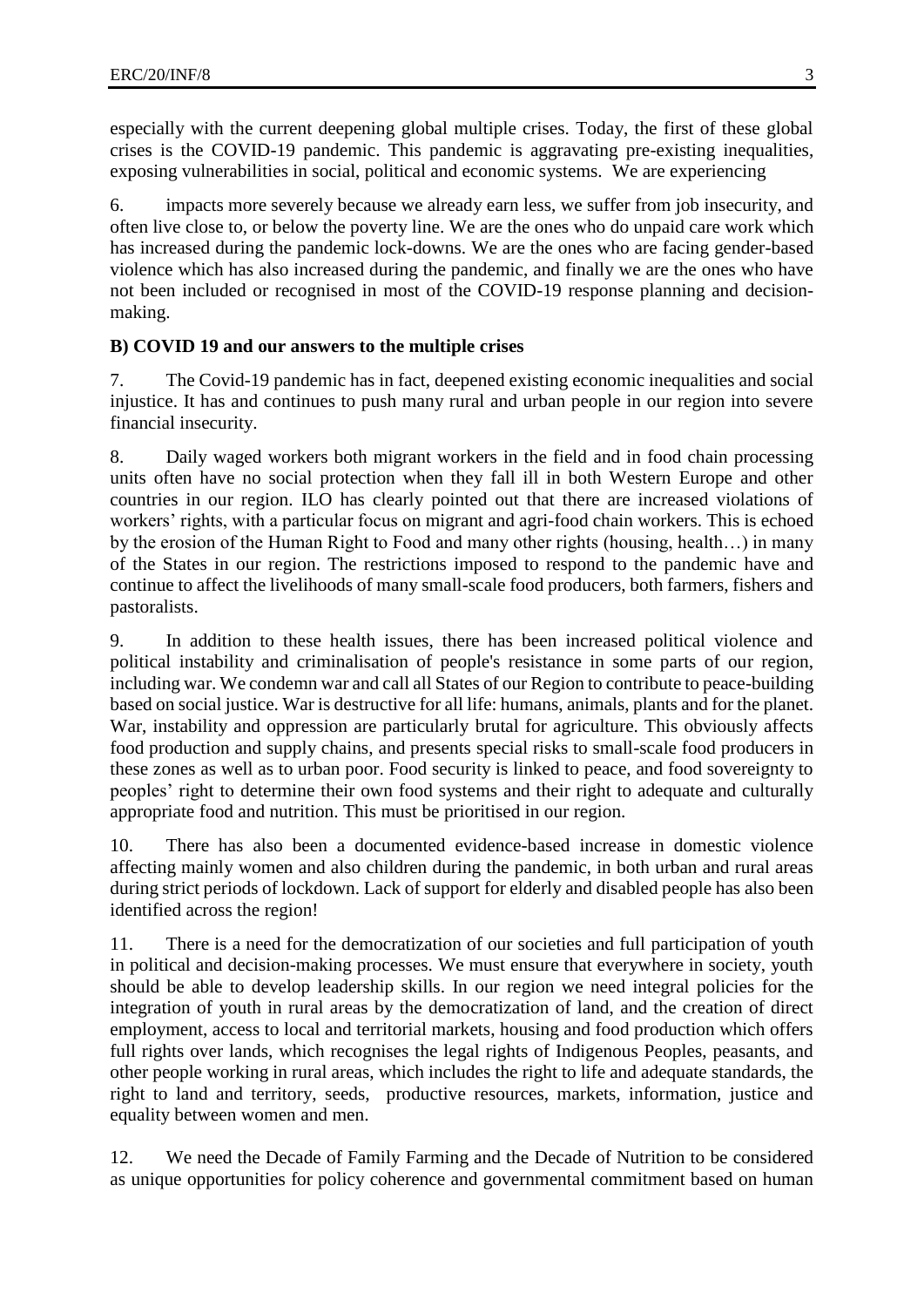rights obligations and for these two initiatives to be more than a mere formality. These two Decades must be considered as a real opportunity for ensuring policies and public investments that benefit and support small-scale food producers and family-owned small-scale farms, in rural and urban communities across the Region.

13. Food banks are witnessing an up to 40% increase in demand. School closures last spring meant that many children have been deprived of their school meals, often the only source of a healthy meal in their day. There have been and continue to be massive job losses due to the resulting economic crisis that are leading to homelessness and inability to buy healthy food. This lack of healthy food in turn leads to weaker immune systems and greater risks of developing underlying health conditions which in turn means that people are less able to resist if and when they catch Covid-19. The major underlying health conditions that make people vulnerable to the Covid-19 pandemic are industrial food related Non-Communicable (NSDs) diseases such as heart conditions, diabetes as well as malnutrition, obesity, and under-nutrition – lack of minerals and vitamins (C and D).

14. The prioritisation of trade and international markets to the detriment of local markets and small food producers, have and continue to be aggravating factors.

15. Several studies by FAO and the Civil Society and Indigenous Peoples Mechanism have clearly shown that short food chains and territorial food systems have proven to be the most resilient. At local level, direct supply chains between producers and consumers (such as Community Supported Agriculture, consumers cooperatives, urban-rural connected direct sales mechanisms, etc) were authorised to continue during the pandemic all over the world. In many cases existing partnerships were extended to include larger groups of local producers to help consumers and especially the urban poor to access fresh healthy food (there was a several hundred percentile increase in demand during the earlier stages of the pandemic with the first series of lockdowns) and ensure that producers could continue to sell their produce and access markets. And although demand has fallen back, contractualised sales of vegetable boxes from producers to consumers has increased by an overall 20%. This can be considered as part of the social dimension of the 10 Elements of Agroecology that includes solidarity economy, with different price mechanisms and support from Local Government to enable access to healthy affordable food for all, even in times of Covid-19. This needs to be based on farmer-led prices to ensure they have decent livelihoods. We clearly believe that we need to promote all aspects of agroecology as part of the Covid-19 response by the UN institutions and States as well as Local Governments and integrate our Covid-19 response into the food systems and nutrition discussion in a way we have not yet done.

16. This is why it is so important to give greater support to local food systems innovations and facilitate the networking of those experiences at regional level, in order to overcome the multiple environmental, social and economic crises that we are facing.

17. For the purpose of surmounting these challenges we need a drastic paradigm shift from a trade- to a rights-based approach for food and agricultural policies – as the trade approach has been proven to fail many times at different levels in the region. This is why the dissemination and implementation of both UNDROP and UNDRIP at Regional, national and local level is crucial.

18. Moreover, with the imminent approach and ambivalent welcoming of the digitalization process, we also need to draw more attention to the question of ownership of the food producers' and Indigenous Peoples' data, as it is currently being grabbed from them without their prior or informed consent – this needs to stop! We need to immediately halt all on-going data-grabbing from smallholder food producers, and implement a strict regulatory framework that will allow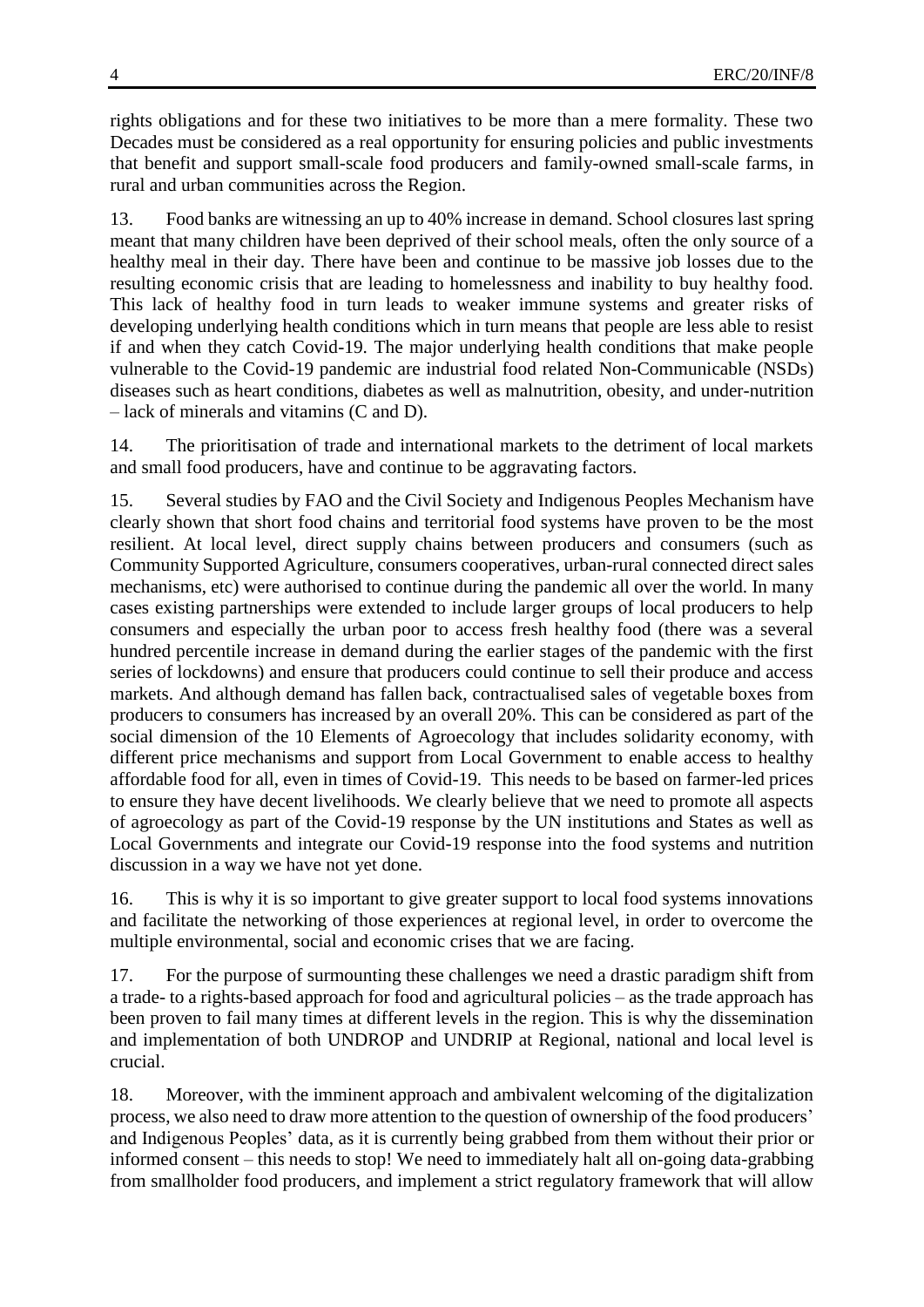them to benefit from the digitalisation processes to which they choose to adhere. Moreover, these processes should be community owned.

#### **C) Nyéléni ECA: the next steps**

19. In light of these elements, the next steps we propose for CSOs in the region are the following:

20. First of all, we will establish and widely share a regional hub of convergence on innovative experiences of local food systems based on food sovereignty and agroecology in our networks paying special attention to and emphasizing gender and youth.. We believe it is extremely important to share knowledge and experiences to inspire and empower food producers, as well as connecting them at regional level.

21. Secondly, we will continue to raise awareness of the UNDROP, the UNDRIP, the Voluntary Guidelines on the Governance of Tenure (VGTT) and the Voluntary Guidelines for Securing Sustainable Small-Scale Fisheries (SSF Guidelines) in the region and also around the world and within institutions, while strengthening the link between human rights and food and agricultural issues, and influencing public policies in support of small-scale sustainable producers. We are committed to working towards transparent and inclusive legislative and further implementation processes, with a strong focus on the rights holders – small family farmers, peasants, fisher people, pastoralists, other people working in rural areas, and as well as the Indigenous Peoples overall right to adequate and culturally appropriate food and nutrition.

22. Thirdly, we plan to launch an Observatory on the criminalisation of food producers' leaders and their organizations – as all too often the crimes and repression against them are not recognised or sufficiently followed up, leaving them without justice being served on those who have persecuted them.

23. Fourthly, we will promote the convergence of different actors (including organizations and individuals outside the food sovereignty movement) to protect small-scale food producers' and Indigenous knowledge from data grabbing, and enhance food producers' and Indigenous Peoples digital sovereignty.

## **D) FAO REGIONAL PRIORITIES**

24. We commit to contributing to the FAO regional priorities with our knowledge, practice, action and struggles. We acknowledge the work done together in the past biennium and request further and deeper involvement of CSOs in contributing to FAO REU to achieve the results foreseen.

## **E) HAND IN HAND INITIATIVE**

25. We view the Hand in Hand initiative with interest, should we become fully involved, although this is not yet the case. We consider the idea of partnerships with all levels of government, and in particular Local Government to be positive. We believe that community and social enterprises, cooperatives and other forms of circular, solidarity and feminist economy can be created in this way through partnerships to support the implementation of sustainable food systems and nutrition, especially at territorial and local levels. On the other hand we express our concern about the predominant role attributed to the private sector and the lack of coherence with what was foreseen in the UNDFF and in particular with the Global and the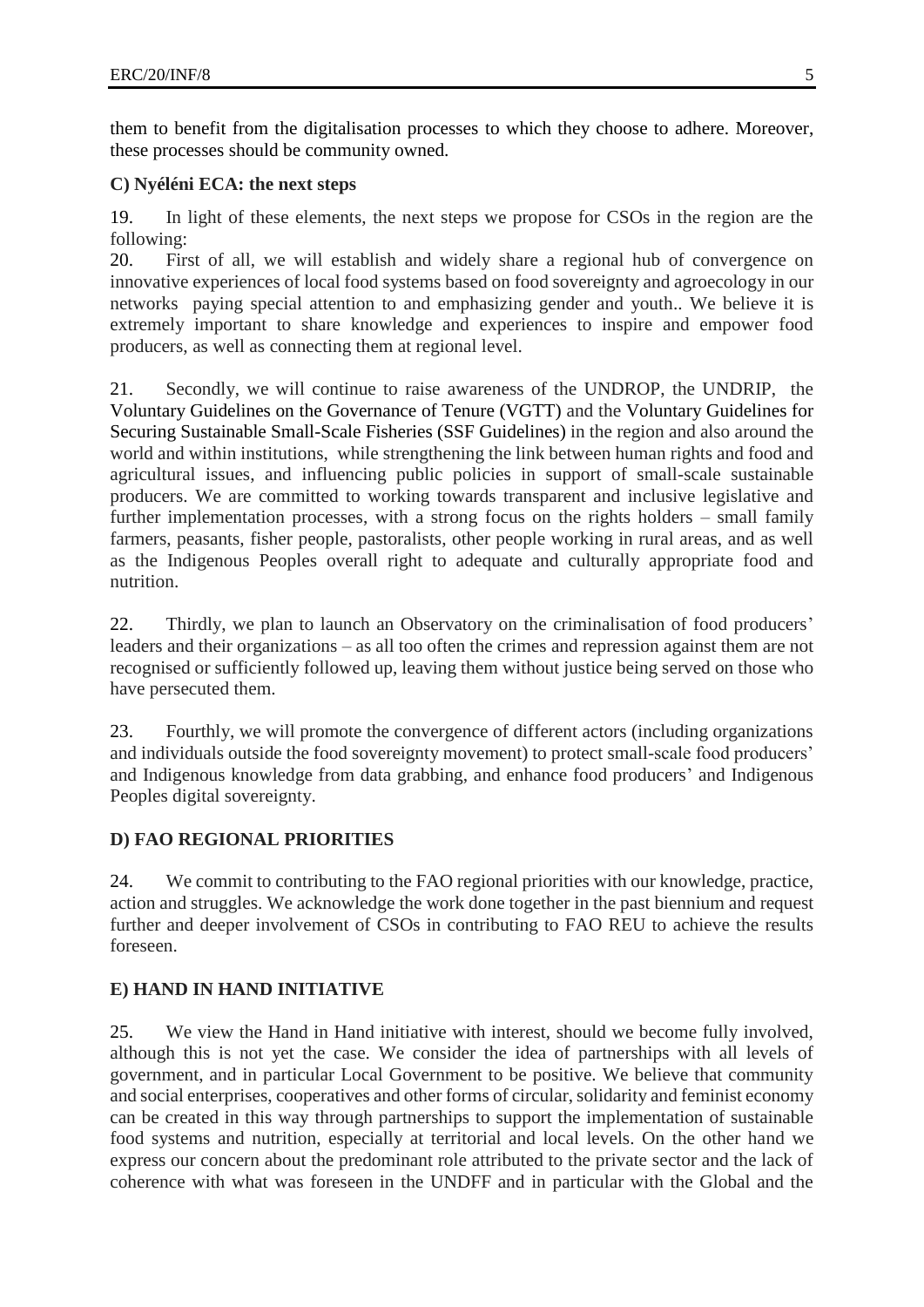national plans linked to this initiative.

# **F) UNFSS**

26. Finally, we are extremely concerned about the UN Food Systems Summit. Hunger and malnutrition continue to increase all over the world. We are confronted on a daily basis by the way in which extreme poverty especially affects small-scale food producers in rural areas. Furthermore, we have also had direct experience of how the current COVID-19 pandemic has amplified the horrific structural inequalities, discrimination, exploitation, racism, sexism and patriarchy in our societies, including in Europe and Central Asia.

27. There is nothing new in the fact that social movements and organised civil society, such as the International Planning Committee for Food Sovereignty (IPC), of which Nyéléni Europe and Central Asia is a member, have constantly denounced the structural inequalities and the industrial food system which are key factors that have led to the current crises. Our agenda for change did not begin with the creation of the 2030 Agenda. But what we observe and what we are confronted by is often the lack of political will and the increased influence of corporate power that are shaping our food systems.

28. At a first glance, the aims of the UNFSS seem to make sense in the current reality. However, the genesis of the Summit and its ongoing process show how much corporate power is shaping the path towards the Summit and therefore highlighting serious conflicts of interests. We are extremely concerned by the extent to which corporate power is shaping the path towards the summit. We have to highlight the fact that the UNFSS is the result of the partnership agreement signed in 2019 between the World Economic Forum and the United Nations, This opened the door and gave corporations preferential and deferential access to the UN system. at the highest level in all fields, from food to health and beyond. The process towards this Summit represents a big threat to the UN multilateral system, while pushing for the promotion of multistakeholder governance in which corporate power will increase its influence within the UN System, risking the integrity of the UN including that of the FAO and threatening the protection and promotion of human rights.

29. The Committee on World Food Security (and consequently the Civil Society and Indigenous Peoples Mechanism) as the foremost international and intergovernmental policy platform on food issues has been undermined from the beginning of the Summit process. At the same time, social movements and organised civil society have been deliberately excluded from the Summit process, while organisers are handpicking individuals to be called "champions", "heroes" and so on. There are no clarity or transparent criteria for their selection, nor respect for or recognition of the principles of autonomy and self-organization of social movements and civil society.

30. The proposed Summit is not building on the legacy of the two previous World Food Summits. Instead, it risks undermining the 25 years of work in democratizing international decision-making in food and agriculture and a model of engagement that fosters and values the critical participation of those who are most affected by food insecurity and malnutrition, while being the primary contributors to food security.

31. We believe in solidarity and equality. We believe that to achieve the SDGs the only path is a rights-based approach. We show you this path every day and we call for a radical shift in food and agriculture policies to ones based on food sovereignty and agroecology. This is why we need to implement the Voluntary Guidelines on the Governance of Tenure (VGTT) as well as the International Guidelines Securing Sustainable Small-Scale Fisheries (SSF Guidelines),